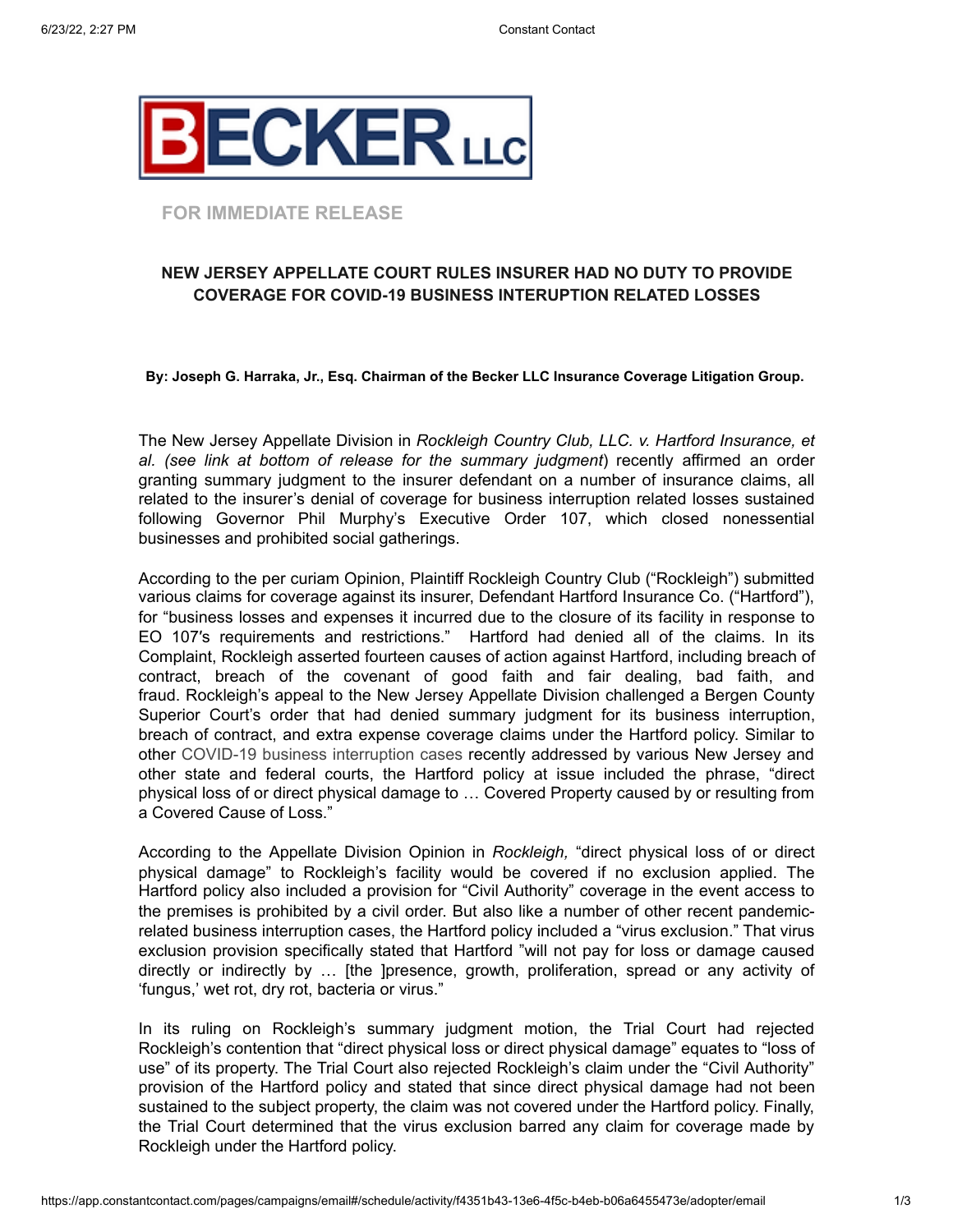The Appellate Division in *Rockleigh* stated -- "we have carefully considered plaintiff's arguments, but it is unnecessary that we address them in detail in this Opinion." "In the first instance, we affirm the summary judgment orders substantially for the reasons set forth in the Trial Court's thorough and thoughtful written Opinion." The Appellate Division's Opinion in *Rockleigh* continued "…. in our opinion in *Mattdogg, Inc. v. Philadelphia Indemnity Insurance Company*, we carefully considered, exhaustively addressed, and rejected the identical arguments plaintiff relies on in support of its appeal herein and amici contends support a reversal of the court's summary judgment orders."

For more information on this case and the range of services the Group provides to insurance companies, please contact Joseph G. Harraka, Jr., Esq., Chairman of the Becker LLC Insurance Coverage Litigation Group.

#### <https://law.justia.com/cases/new-jersey/appellate-division-unpublished/2022/a-1826-21.html>

# **About Becker LLC**

Becker LLC is a premier mid-market firm with offices in New York, New Jersey, Philadelphia and California. The firm provides the complete spectrum of legal services from litigation, transactional, labor and employment, and bankruptcy law counseling our clients in encompassing our Business Services Group, Human Capital Management, Real Estate, Trucking & Logistics and our other niche clients for law-related advice. Our size and regional footprint allows us to provide sophisticated services in a manner not only focused on results, but also on our client's return on their investment. For more information, call (973) 422-1100, visit us on the web:<https://www.becker.legal/>

### **Media Contact:**

Michael A. Bartels Chief Development Officer Phone: 973-251-8905 Email address: mbartels@becker.legal

# **FOLLOW US**



Becker LLC | 354 Eisenhower Parkway, Suite 1500, 9734221100, Livingston, NJ 07039 www.becker.legal

Unsubscribe {recipient's email}

Update Profile | [Constant Contact Data Notice](https://www.constantcontact.com/legal/customer-contact-data-notice)

Sent by [jgharraka@becker.legal](mailto:jgharraka@becker.legal) powered by